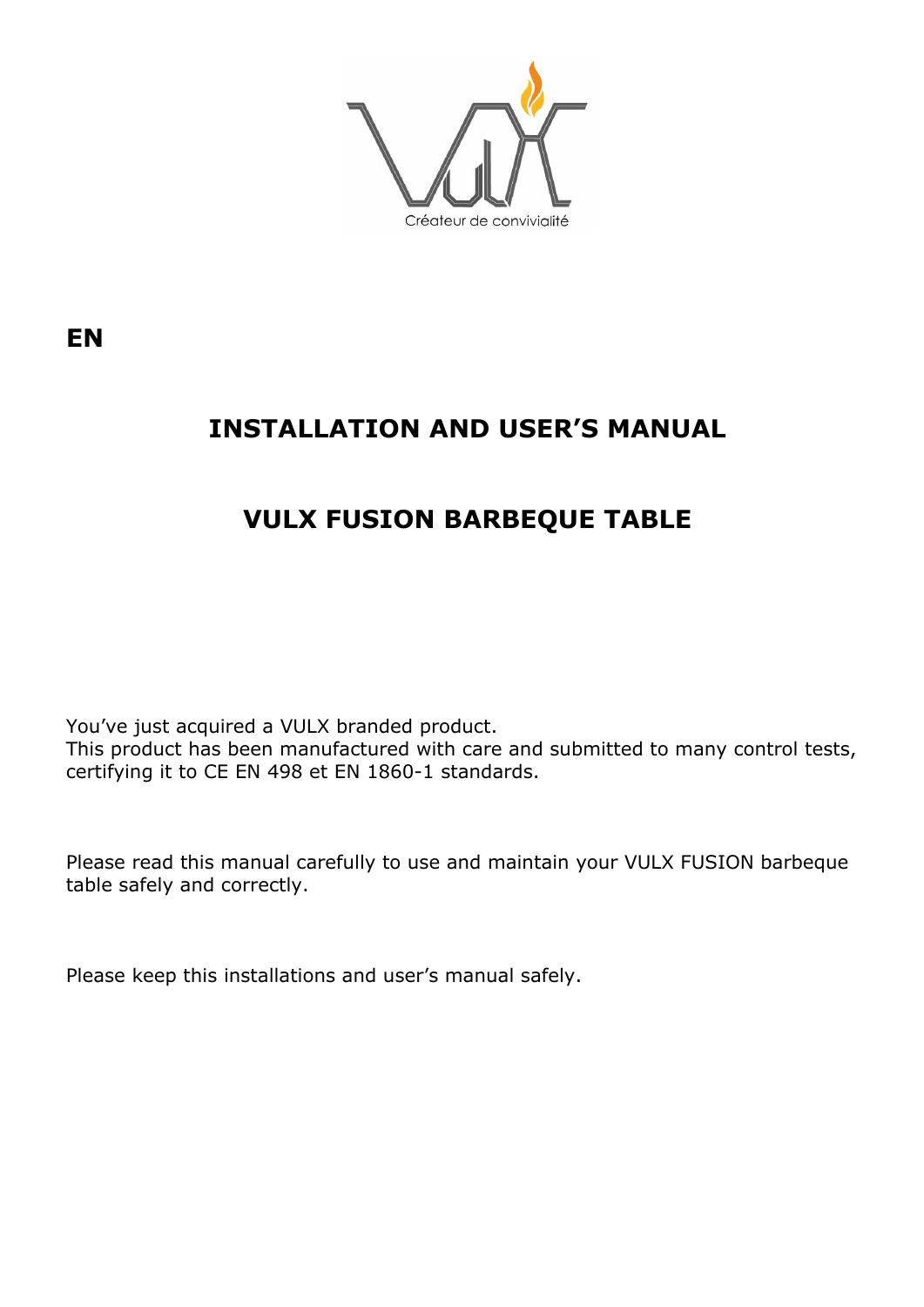

## **CONTENT**

#### 1. GENERAL SAFETY INSTRUCTIONS

- 2. ASSEMBLY
	- 2.1. GAS SYSTEM
	- 2.2. FROM GAS TO WOOD AND BACK
	- 2.3. FROM HIGH BAR TO COFFEE TABLE, AND BACK
- 3. USE
- 4. COOKING
- 5. MAINTENANCE
- 6. GAS SPECIFICATIONS
- 7. WARRANTY
- 8. ACCESSORIES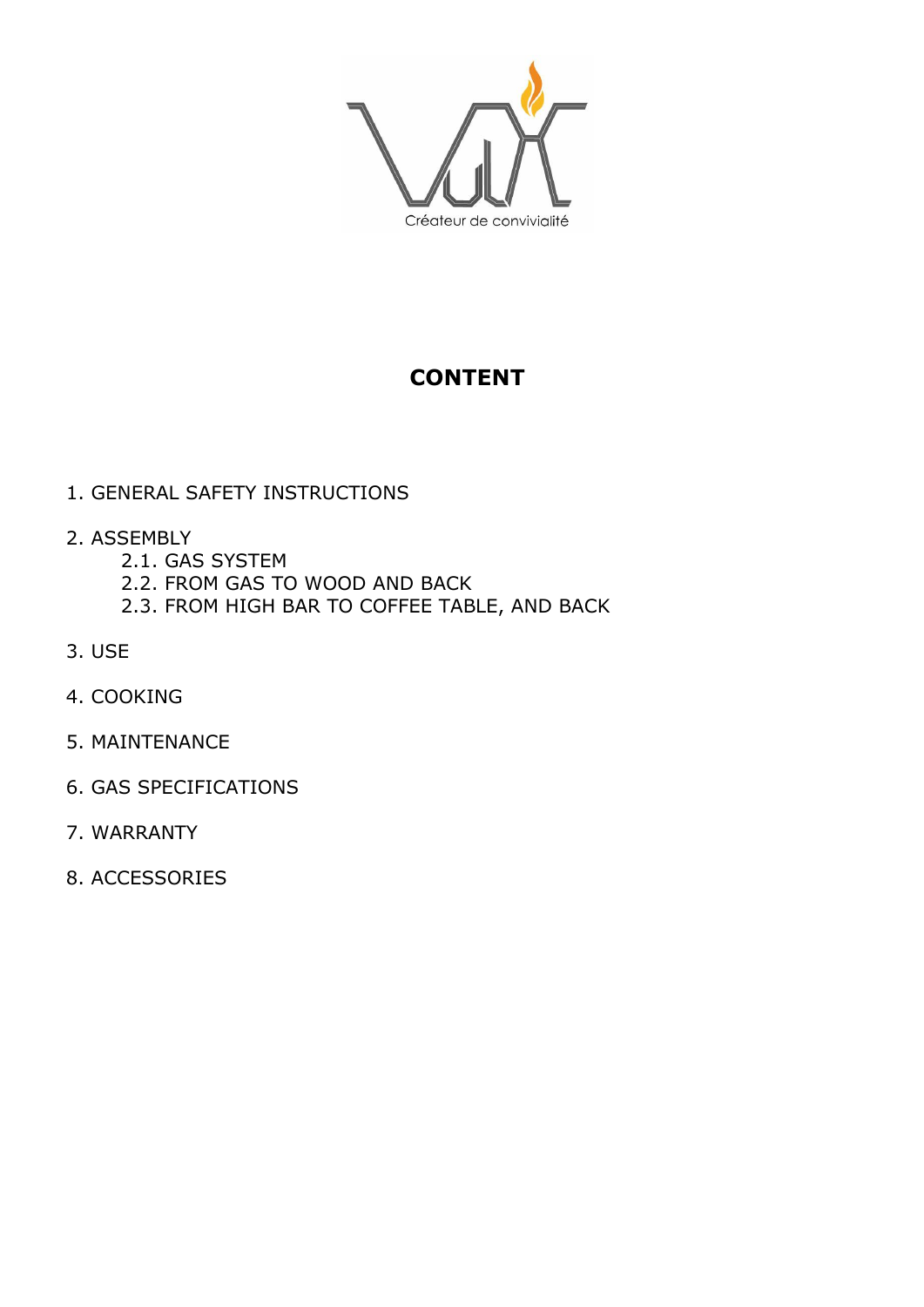

## **1. GENERAL SAFETY INSTRUCTIONS**

Before use, check that no part or element of the VULX barbeque table is deformed damaged or unscrewed.

Before use, check that no part or element of the VULX FUSION barbeque table is deformed damaged or unscrewed.

- **Only for use outside**
- **Consult the instructions before using**
- **CAUTION: Accessible parts can be very hot. Keep away from young children**
- **This device must be kept away from flammable materials during use**
- **Do not move the device when using**
- **Close the gas valve after use**
- **Do not modify the device**
- **Do not close the ventilation openings of the gas cylinder's slot**
- **The propane gas cylinder must be replaced when necessary (away from any source of fire)**
- **Do not use in enclosed spaces!**
- **WARNING! This barbecue will become very hot. Do not move during use.**
- **Never spray with water to extinguish the flame!**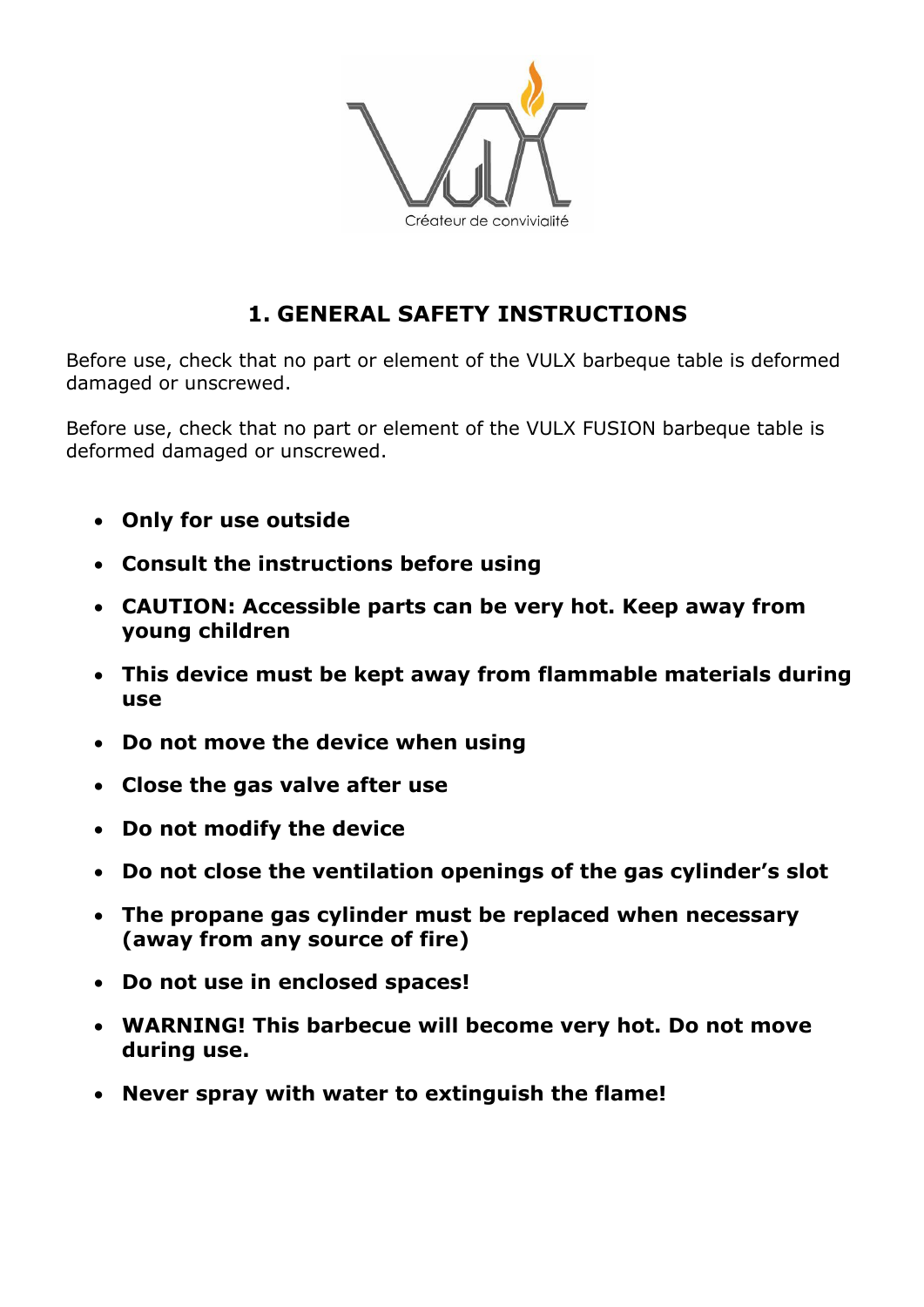

**WARNING! Do not use alcohol or gasoline to ignite or reactivate the fire! Only use firelighters that comply with EN 1860-3 standard!**

**WARNING! Do not leave the barbecue accessible to children and pets.**

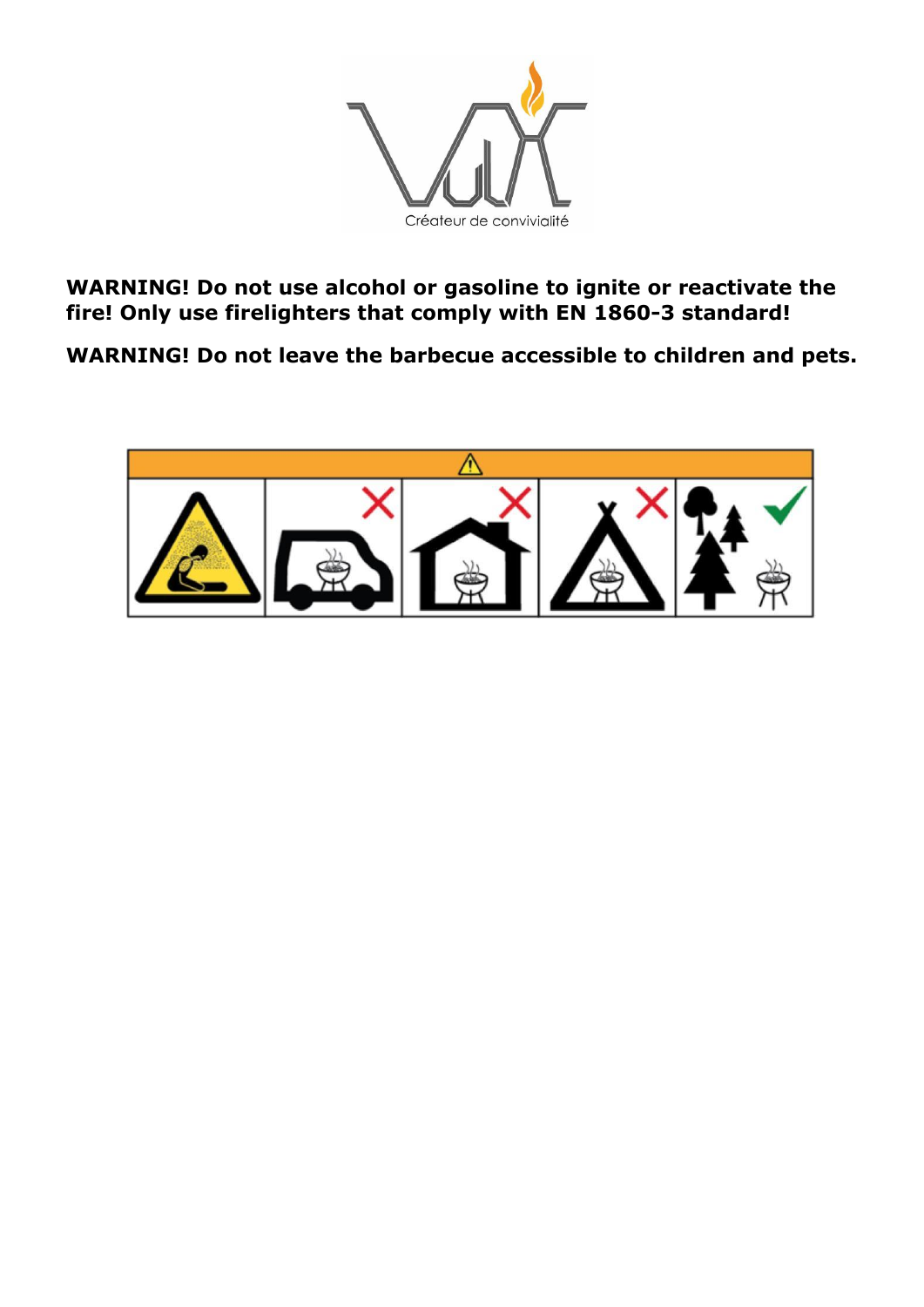

## **2. ASSEMBLY**

Please observe the installation instructions.

The VULX FUSION barbeque table must be installed on a horizontal and stable support, before use.

### **NECESSARY TOOLS**

2 wrenches size 13 (fork, ring or pipe wrenches) 1 screwing device or screwdriver

#### **Fixation of wheels and feet on barbeque table with 100 cm high base**

Carefully lay down your VULX, then fix on the bottom plate, door side, the 2 wheels with 8 M8x20 screws and 8 M8 [fastening nut.](https://www.linguee.fr/anglais-francais/traduction/fastening+nut.html) Then adjust the height of the 2 adjustable feet at 12,5 cm.



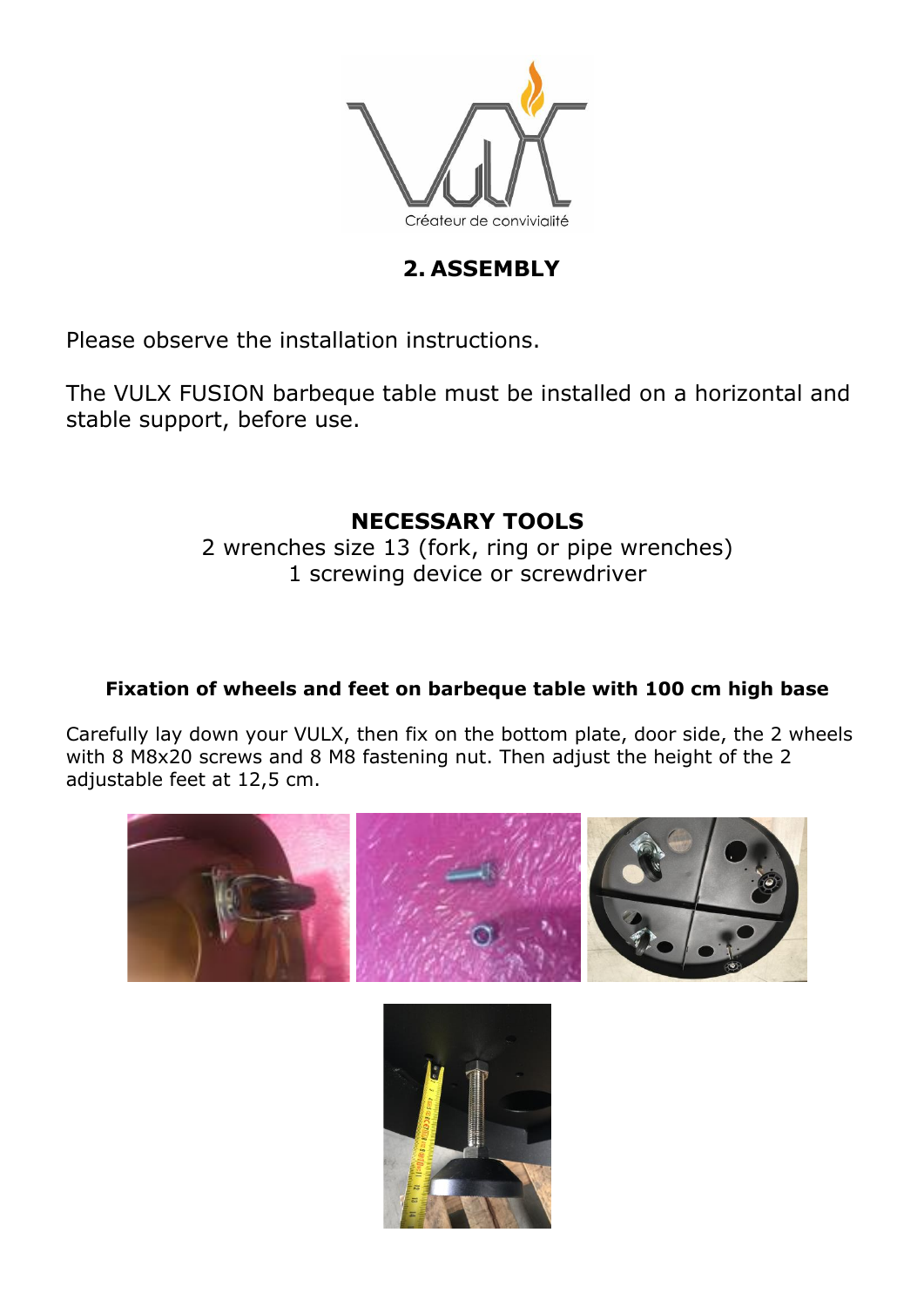

#### **Fixation of table plate**

Arrange the 3 elements of the table plate on the supports considering the same spacing between the tray and the cooking plate.

Then fix the 3 parts of the table plate with the provided 24 screws and 24 washers, in the inserts.

#### **CAUTION: ALWAYS USE 1 WASHER PER SCREW**

Screw on gently with a screwdriver or a screwing device (speed 1).



#### **2.1. GAS SYSTEM**

#### **Gas cylinder installation**

Please use only a gas cylinder of PROPANE NF gas.

Please only use a regulator, in compliance with the current European standards and compatible with your LP gas cylinder.

Place the gas cylinder in the centre of the base of your VULX MAGMA barbeque table.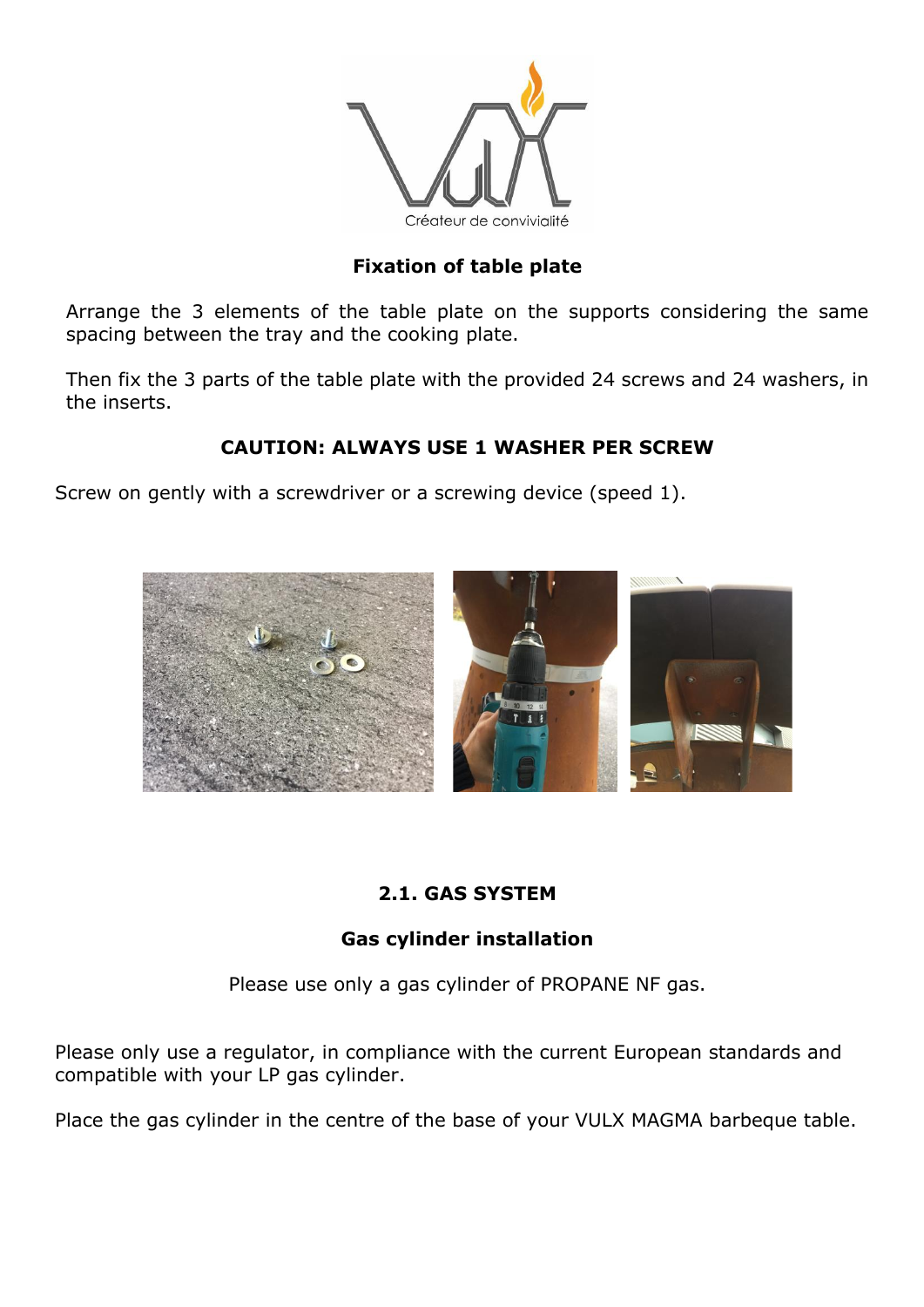

Place the gas cylinder in the center of the base of your VULX FUSION barbeque table.



#### **Gas flexible hose installation**

Use a flexible propan gas hose complying with the NF standard to connect the device to the gas cylinder with a minimum length of 80 cm, which will be connected to the burner by a standard  $\frac{1}{2}$  "nut and to the regulator 37 mbar with a standard 20x150mm nut.

Pass the flexible hose through the hole placed under the burner control panel and route it to the gas cylinder location.



Please respect the gas hose replacement order as stipulated by the NF standard about that hose.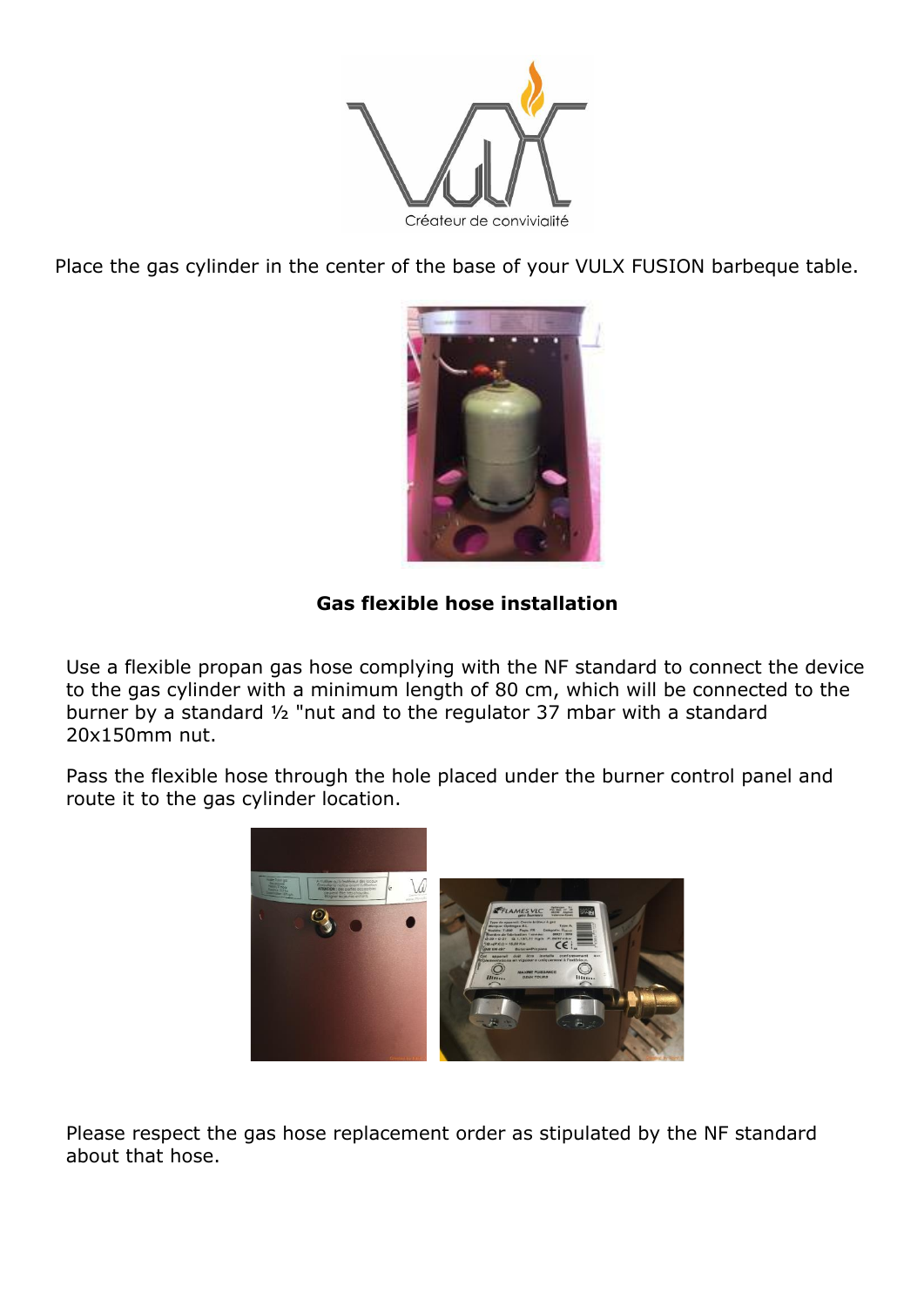

### **2.2. FROM WOOD SYSTEM TO GAS SYSTEM AND BACK**

#### **Gas system disassembly:**

Remove the central part of the stainless-steel cooking plate, then the outer part.



Unscrew the 2 thumbscrews from the firewall plates, which surround the gas burner tubes at the control buttons.



Unscrew the gas hose at the burner, and then retract it at the hole.

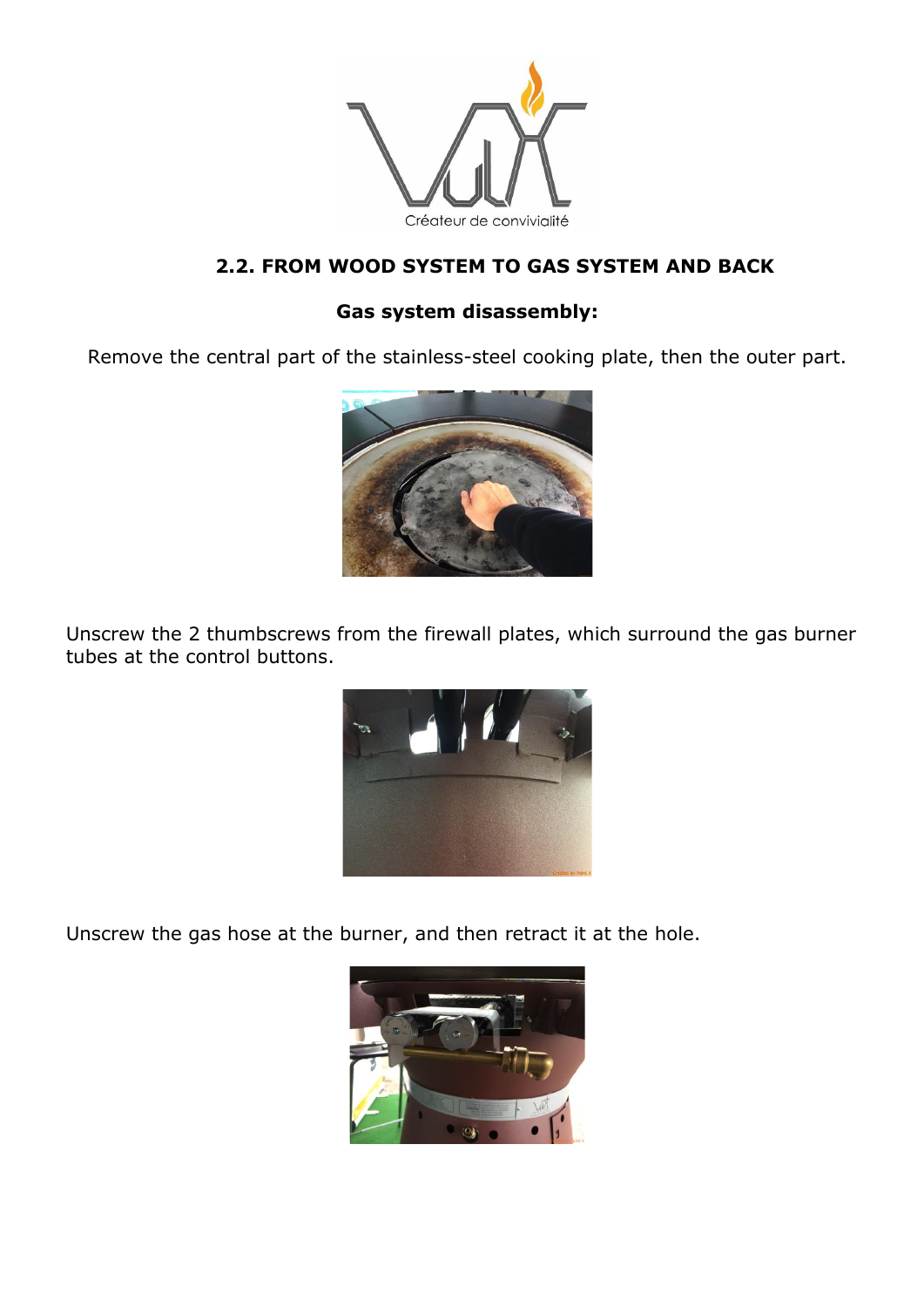

Then, remove gas burner by extracting it from the VULX FUSION barbeque table.



Let the gas bowl, and then install the wood bowl in the gas bowl, and the outside of the stainless-steel cooking plate.



#### **CAUTION! ALWAYS REMOVE THE GAS CYLINDER LOCATED IN THE BASE, BEFORE USING THE VULX FUSION BARBEQUE TABLE IN WOOD OPERATION!**

To switch from wood use to gas use, follow these instructions in reverse.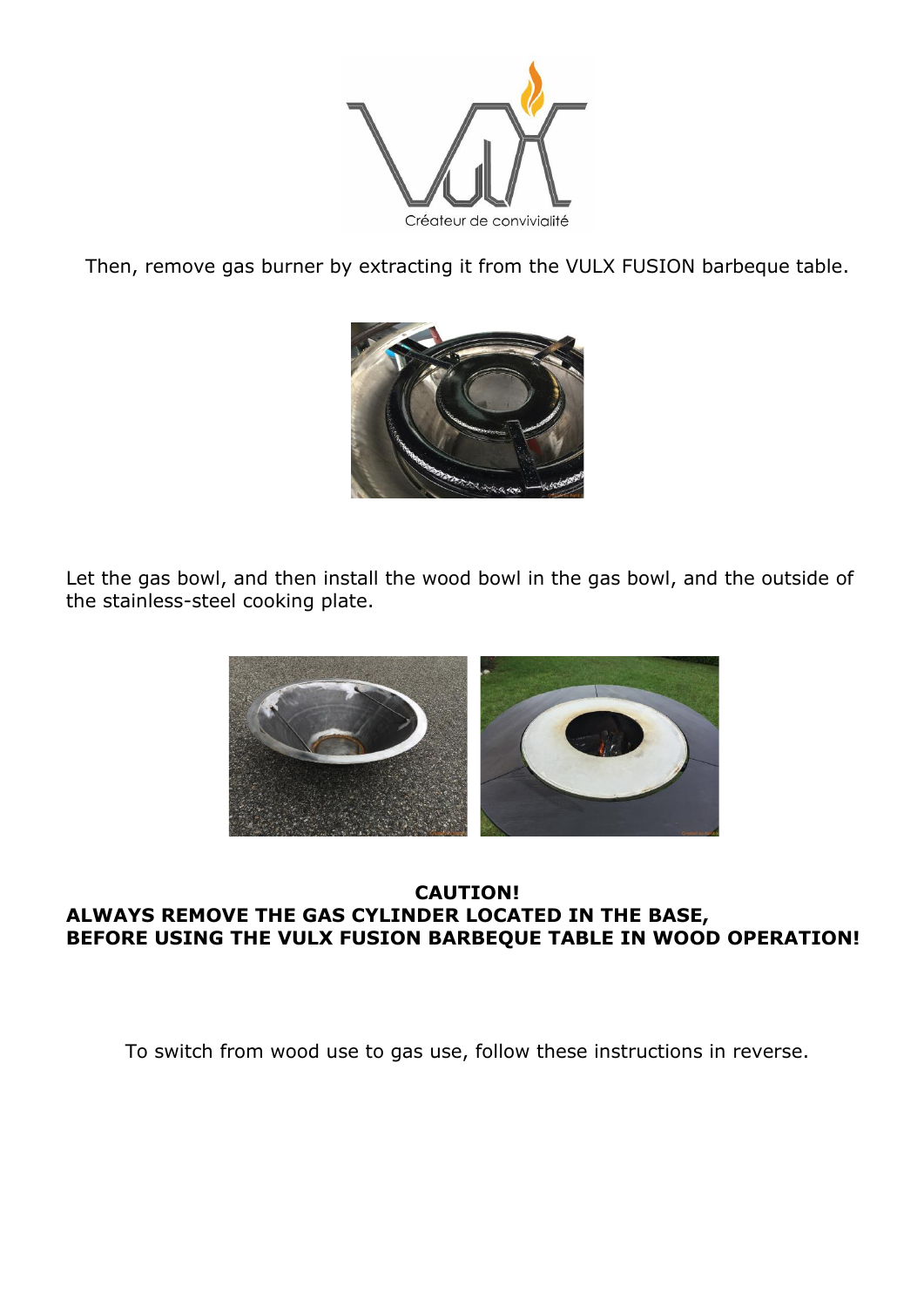

### **2-3- FROM HIGH BAR TO COFFEE TABLE, AND BACK**

Remove the cooking plate and the wood or gas system  $(see$  chapter 2-2)

Unscrew the 3 thumbscrews connecting the upper part of the lower part.



Remove the top part with the base plate, and then lay it on the other base (high bar or coffee table).

Then screw in the 3 thumbscrews and reinstall the combustion system and the cooking plate.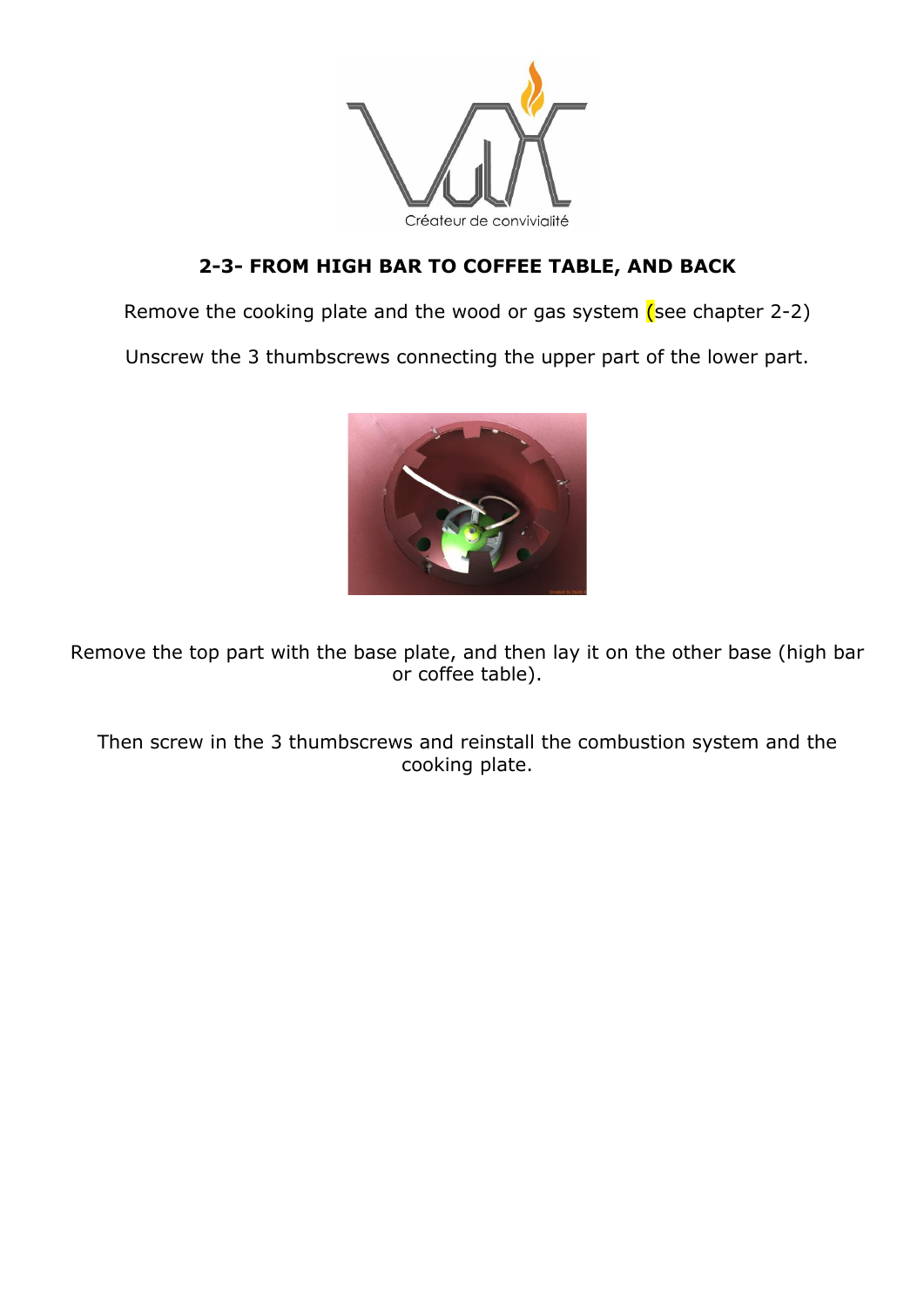

### **3. USE**

#### **Gas system**

Open the gas arrival by turning on the gas cylinder valve. You can optionally, briefly press the regulator button to flush the air stuck into the hose. Then open the small burner gas by turning the center knob to the left.

#### **1/2 a turn is enough to switch on the gas to full.**



Use a fire lighter between the openings of the cooking plate.

Check that the burner is properly ignited, then switch on the other burner according to your needs by turning the right knob to the left.

The left knob controls the small burner located in the center of the stainless-steel plate (grid). The right knob controls the large burner.

When one the burners are in use, the other can be turned on without using a fire lighter.

THE GAS BURNER MAY WHISTLE SLIGHTLY IN THE BEGINNING OF USE BUT THIS ONLY LASTS A FEW MINUTES.

In case of ignition problems, check that the regulator valve is open, or if the gas cylinder is not empty, or if there is no leak in the gas circuit (flexible hose, connection...).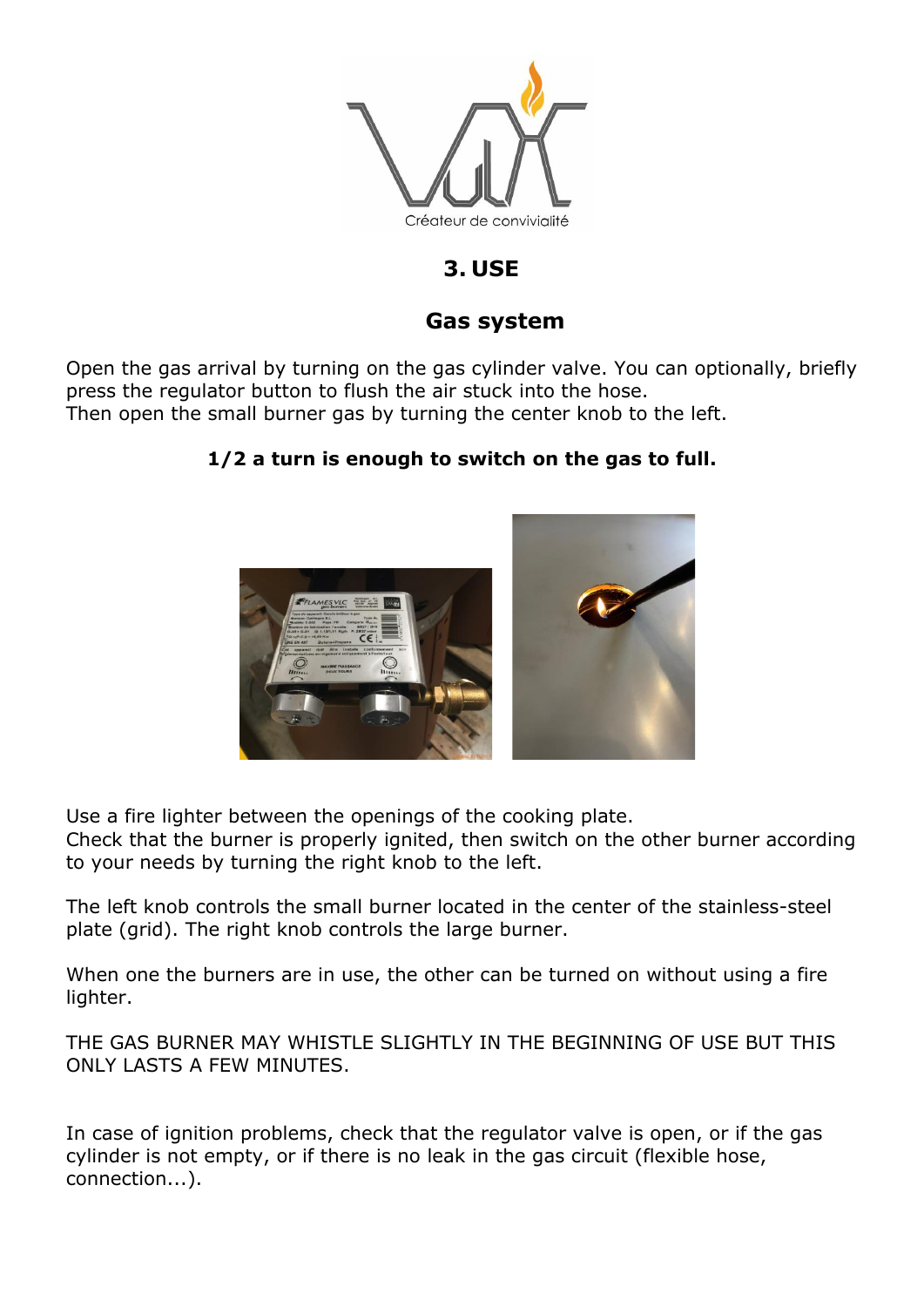

Let the cooking plate heat at full power for 10 minutes before cooking.

Then regulate the power of the burners according to your needs. Stop the burners using the control knobs by turning them to the right when you want to stop using the VULX FUSION barbeque table.

#### **After every use, close the gas arrival on the gas cylinder.**

## **WOOD system**

Spread crumpled newspaper (glossy paper is not recommended) into the wood cauldron, then small dry branches of wood, then small (cracked) logs. Ignite the paper. If necessary, use firelighters in accordance with EN 1860-3. Once the fire starts, you can proceed with the wooden loading.

Fill the firebox with logs of dry wood, which does not exceed 33 cm length.

The VULX FUSION barbeque table must be heated with dry wood for at least 30 minutes and the fuel must be kept incandescent before the first cooking.

Before cooking, wait for a layer of ash to cover the fuel.

### **4. COOKING**

Oil the cooking plate before first use with cooking oil.

The cooking plate is warmer in the center than outside. Place slow-cooking foods on the outside of the baking tray. Place the foods to be grilled into the baking tray.

Push the residues and cooking fat off the plate directly into the central slots using a suitable food-grade metal spatula or squeegee.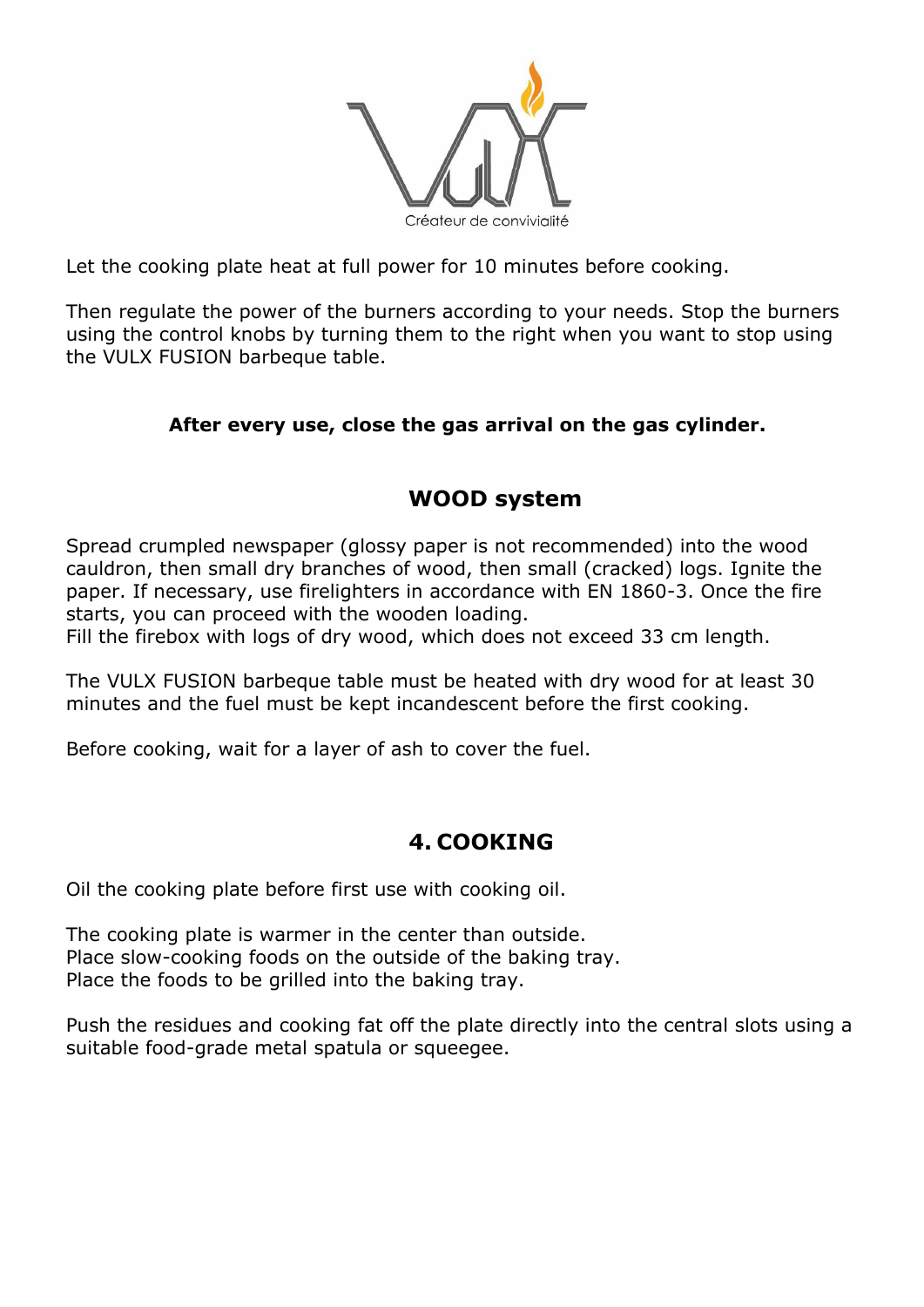

### **5. MAINTENANCE**

Maintenance and cleaning must be done after the appliance has completely cooled down.

When the fireplace is completely cold after use, remove the grease trap located above the gas cylinder, empty it and clean it before further use.

For wood use, when the fireplace is completely cold after use, empty and clean the cauldron thoroughly before using again. Either using a shovel, or by removing the cooking plate, and emptying the cauldron.



To ensure a longer lifetime, store the VULX FUSION barbeque table in an enclosed, dry place, or use our waterproof cover.

Move the VULX FUSION barbeque table by lifting it lightly by the 2 table supports, located to the opposite of the door. Then roll it.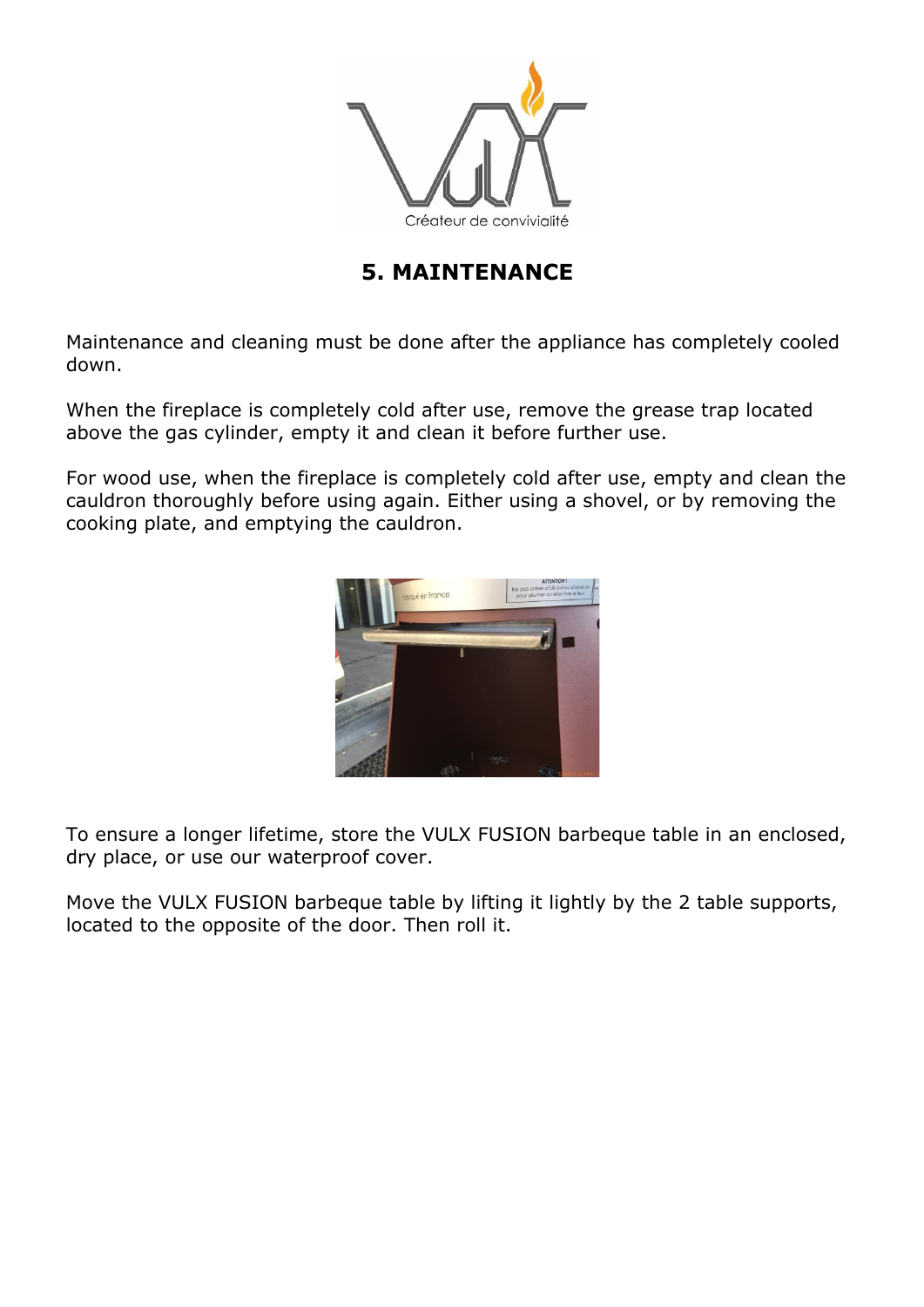

#### **NEVER RAISE THE VULX FUSION BARBEQUE TABLE BY CARRYING IT THROUGH THE TABLE PLATE. ALWAYS RAISE IT THROUGH UNDER STEEL SUPPORT.**

## **6- GAS SPECIFICATION**

MODEL T-500 BRAND: OPTIMGAS S.L CATEGORY: II  $2^E+3+$ TYPE: A1  $G-30 + G-31$ Q: 1,11 Kg/h P: 37 mbar Propan Somme Q n (P.C.I)= 15,5 Kw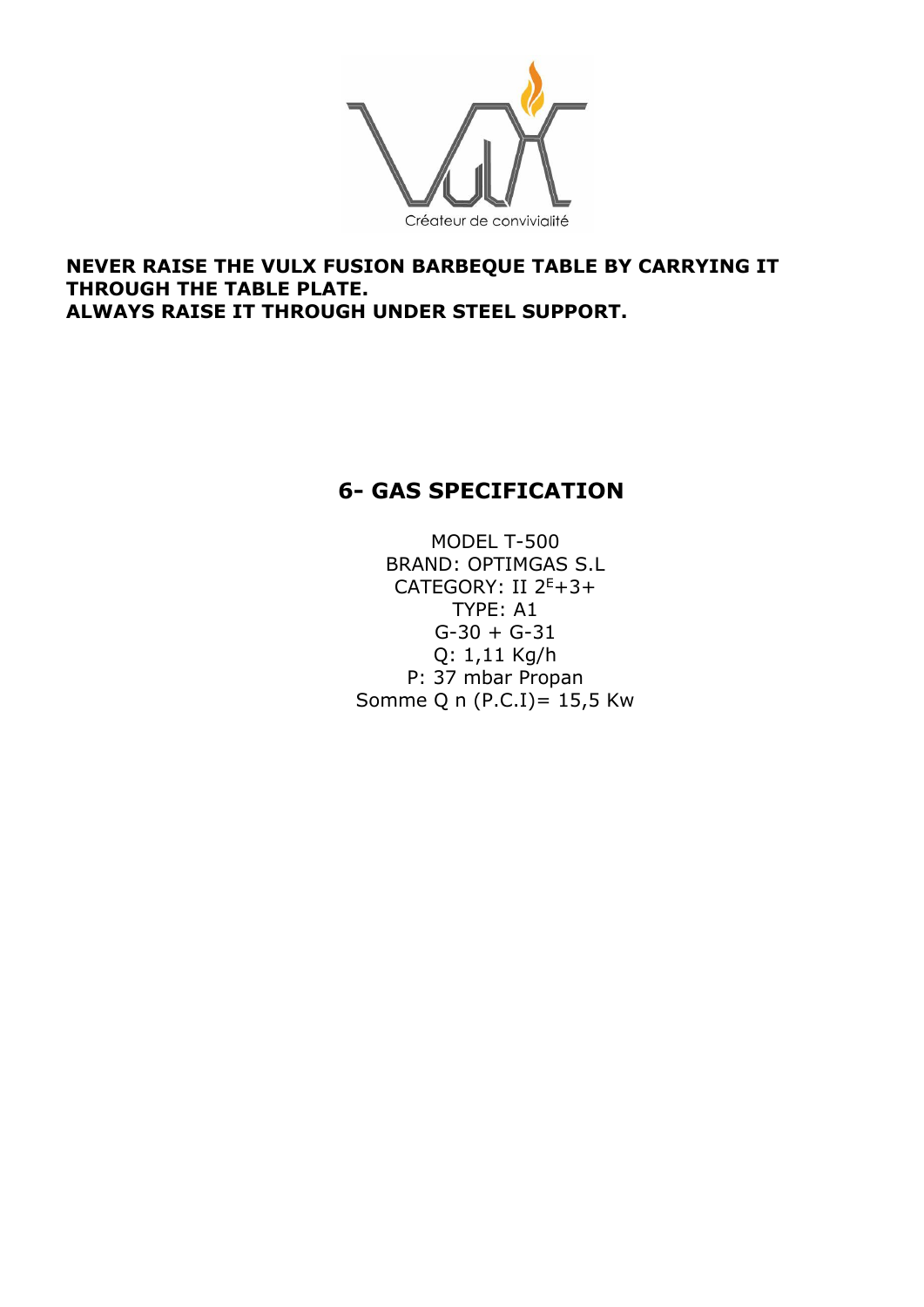

## **7. WARRANTY**

This VULX FUSION barbeque table has a guarantee of 2 years. This device is guaranteed against any manufacturing defect and guarantees correct functioning for 2 years from the date of delivery.

The warranty is only valid if the appliance has been used under normal conditions of use according to the instructions in this manual.

This warranty does not apply in the case of damage caused by a fall.

The provisions of this warranty are not exclusive of the benefit to the purchaser of the legal warranty for defects and latent defects, which applies in any event under the conditions of the current legislation.

Place of jurisdiction: Clermont-Ferrand (France)

Serial number:

Installation date:

VULX France

SEGUIN Duteriez ZI de LHERAT F-63310 RANDAN France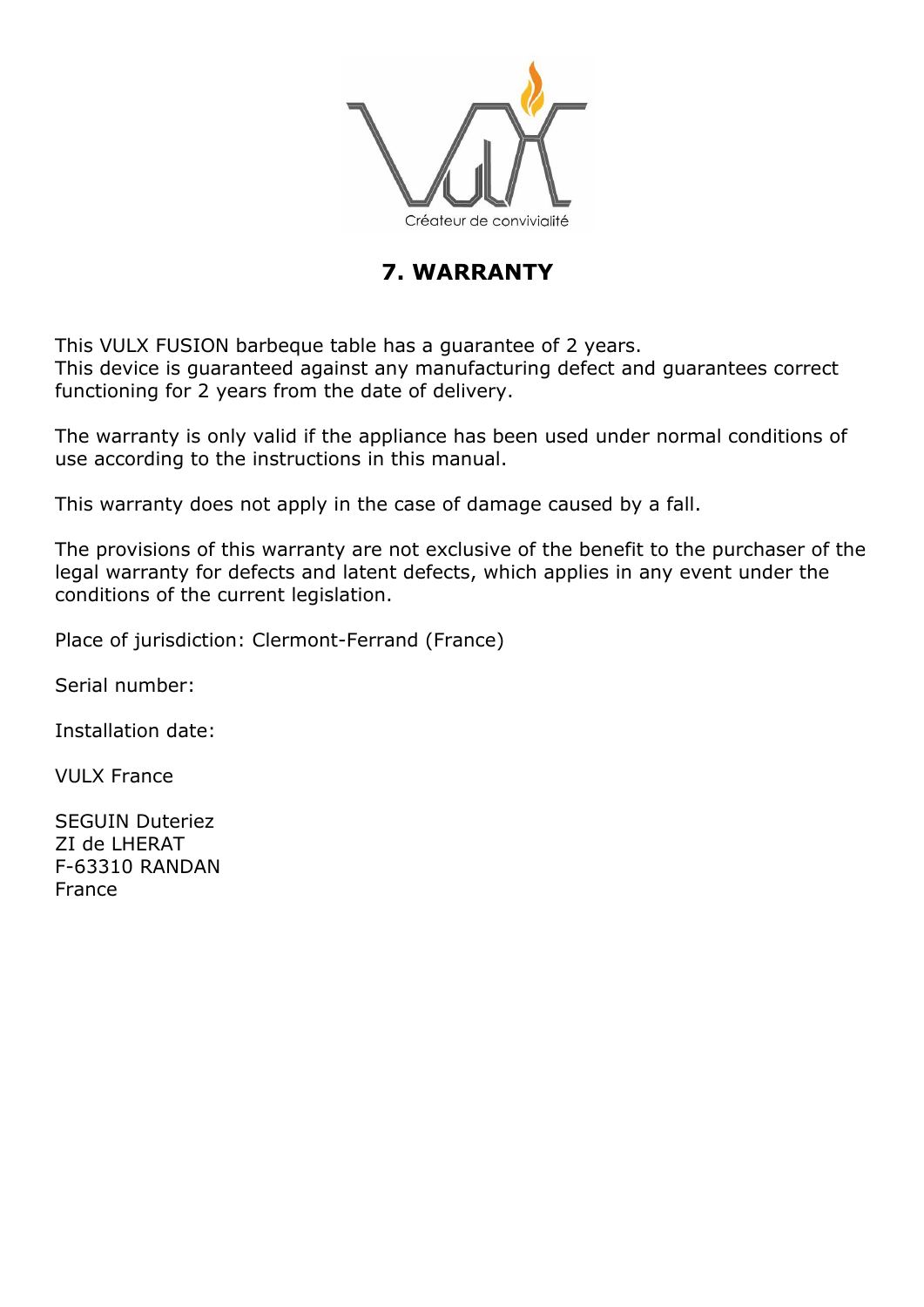

# **8. ACCESSORIES**

## **Waterproof protecting cover**



**WARNING : Always wait until the cooking plates are cold, before installing protecting cover**



The lid makes it possible to suffocate and extinguish the wood or charcoal fireplace

# **Protection lid**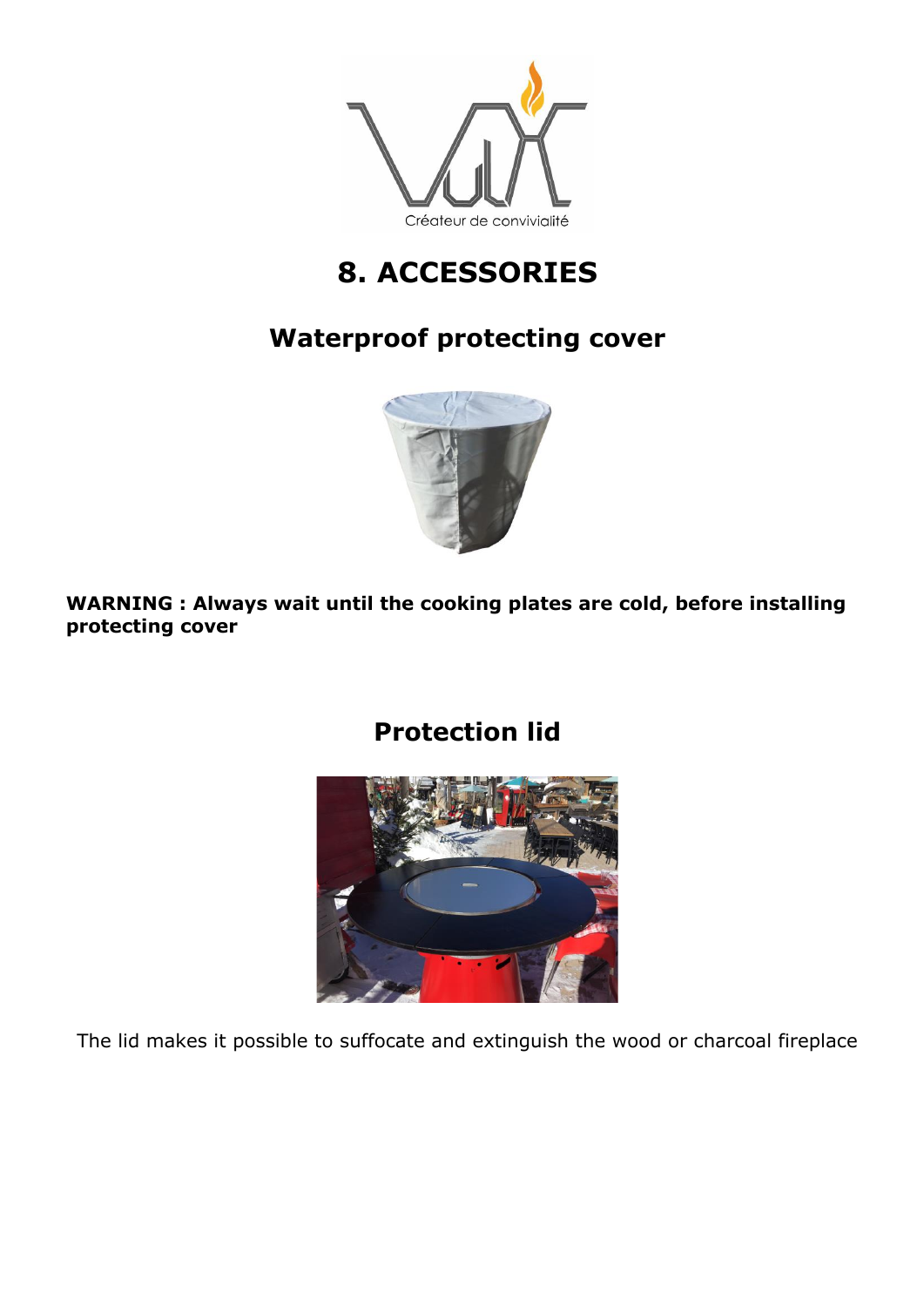

## **Compact tray**



Place the Compact tray in the center of the barbeque table. It rests on the 6 supports of the external table.

#### **WARNING : Always wait until the cooking plates are cold, before installing the compact tray.**



# **Central grill for wood fireplace**

Place the tripod on the 3 pins of the cooking plate, then using the VULX tool for place or remove the central grill.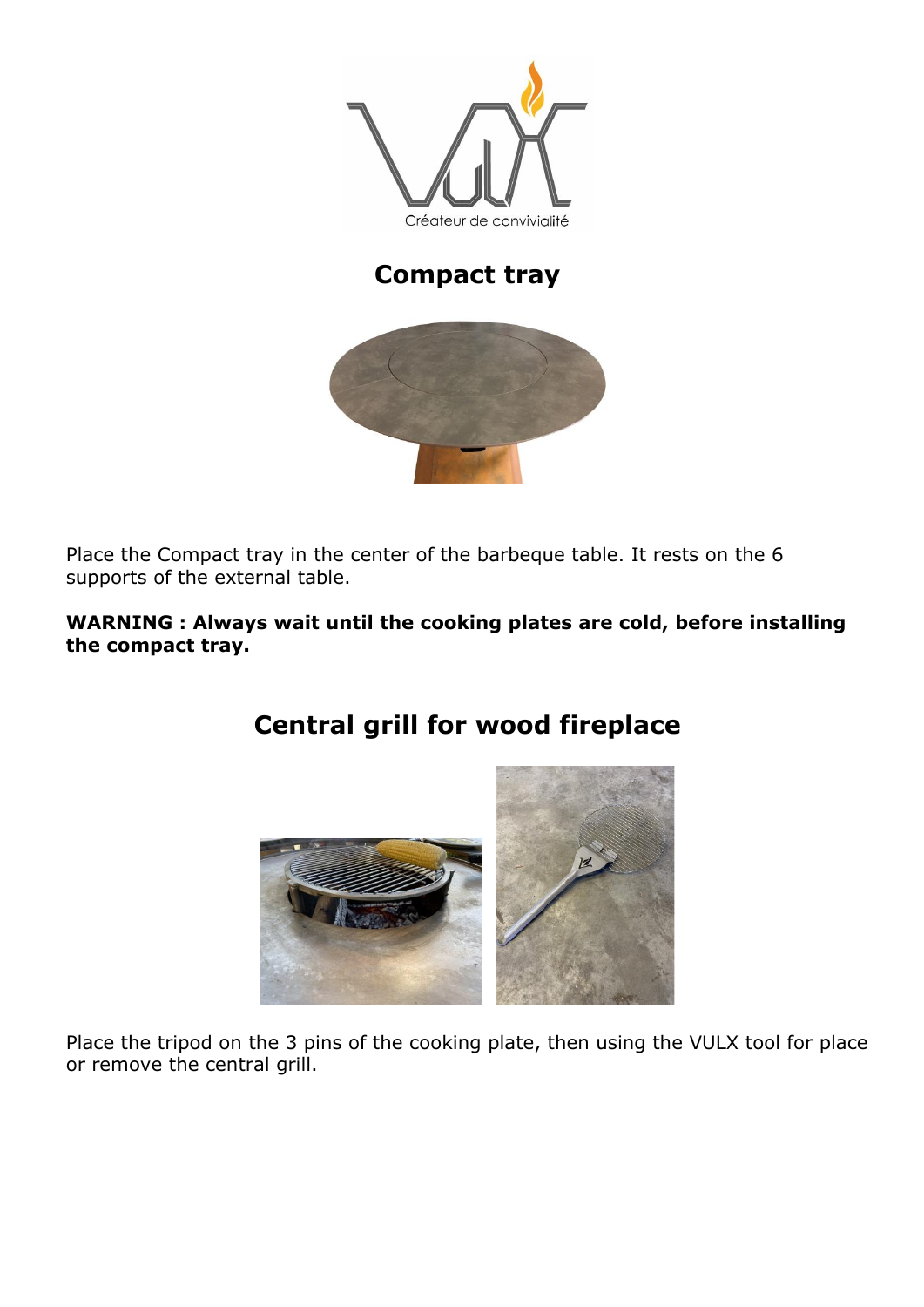

## **Champagne bucket kit**



The champagne bucket kit includes the support and the bucket.

If the VULX FUSION barbeque table operates on gas system, the gas burner and the central cooking plate (cold) must be removed before placing the bucket. See chapter 2.2.

Place the bucket support then put the champagne bucket.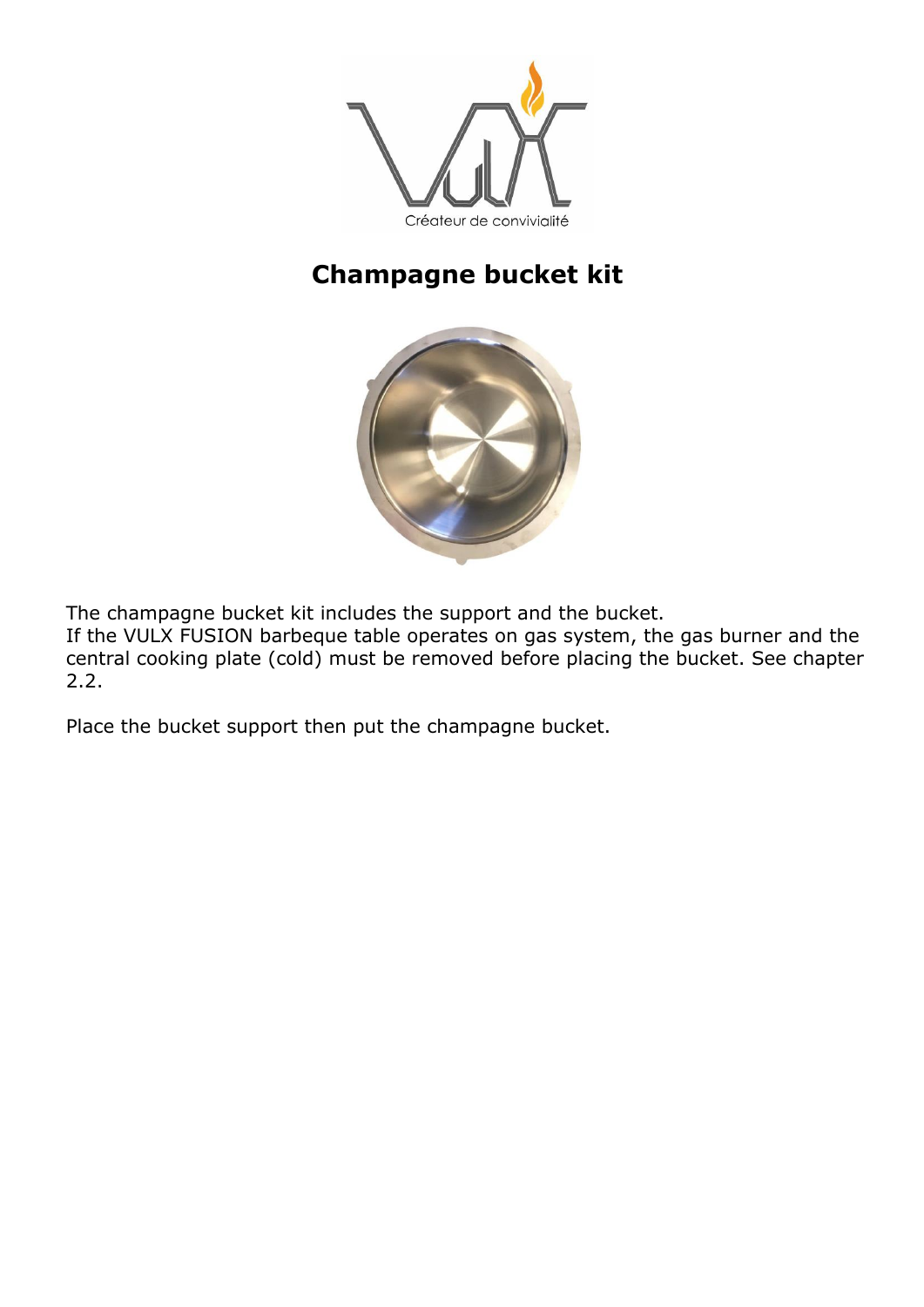

## **Ethanol burner kit**



If the VULX FUSION barbeque table operates on gas system, removed the central cooking plate (cold).

Place theeEthanol burner.

Fill the ethanol burner with a funnel, through the filling hole accessible once the shutter is in the closed position on the burner.

#### **WARNING: NEVER FILL THE BURNER WHEN IT IS HOT. ALWAYS WAIT FOR IT TO COLD.**

#### **Open the shutter and light the Ethanol burner with the fire starter**

To turn off the burner, close the shutter on the ethanol fireplace **Warning: Hot part**